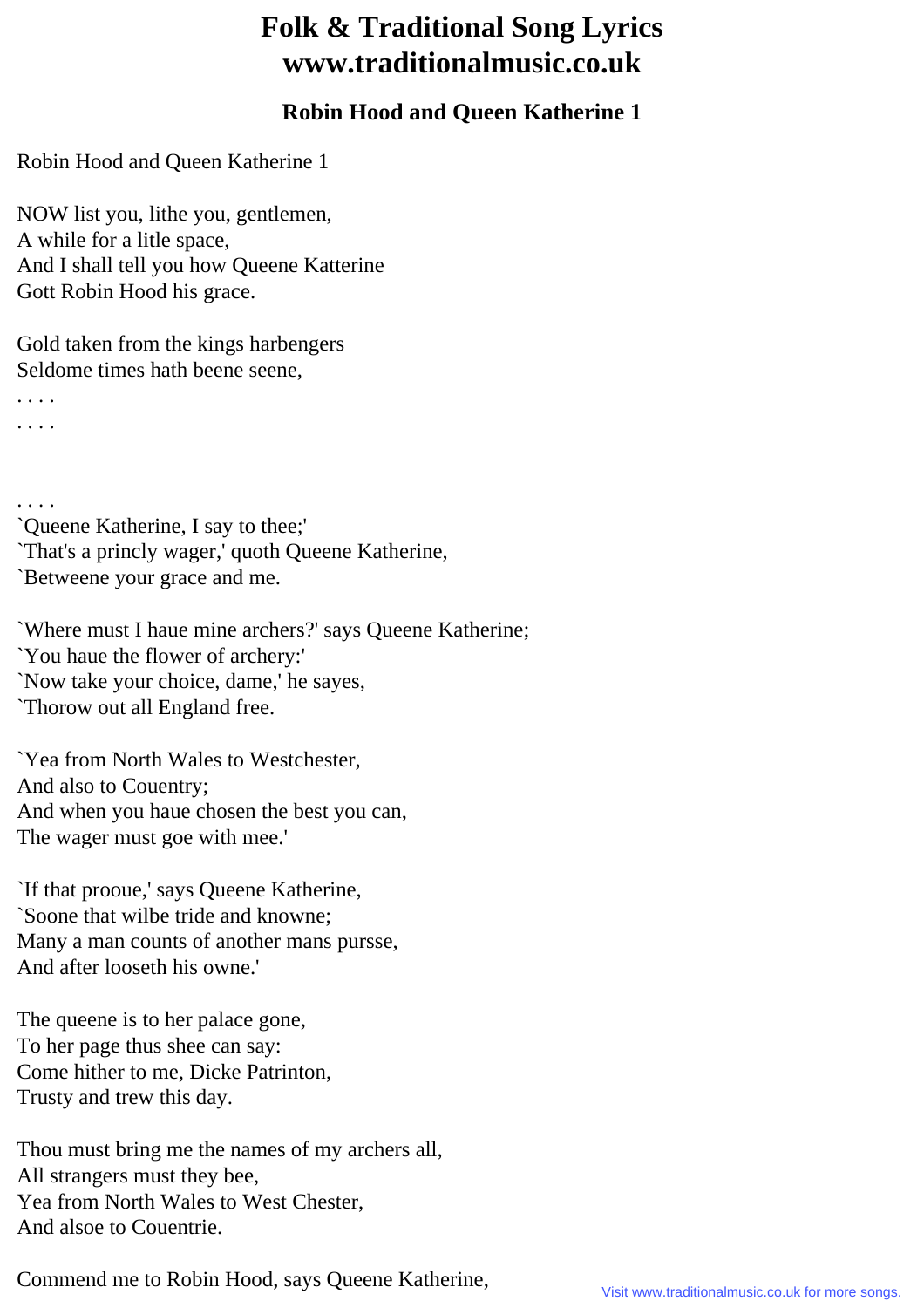And alsoe to Litle John, And specially to Will Scarlett, fryar Tucke and Maid Marryan.

Robin Hood we must call Loxly, And Little John the Millers sonne; Thus wee then must change their names, They must be strangers euery one.

Commend mee to Robin Hood, sayes Queene Katherine, And marke, page, what I say; In London they must be with me Vpon St Georges day.

. . . . `These words hath sent by me; Att London you must be with her Vpon St Georges day.

`Vpon St Georges day att noone Att London needs must you bee; Shee wold not misse your companie For all the gold in Cristinty.

`Shee hath tane a shooting for your sake, The greatest in Christentie, And her part you must needs take Against her prince, Henery.

`Shee sends you heere her gay gold ring A trew token for to bee; And, as you are a banisht man, Shee trusts to sett you free.'

`And I loose that wager,' says bold Robin Hoode, `I'le bring mony to pay for me; And wether that I win or loose, On my queenes part I will be.'

In sommer time when leaues grow greene, And flowers are fresh and gay, Then Robin Hood he deckt his men Eche one in braue array.

He deckt his men in Lincolne greene, Himselfe in scarlett red; Fayre of theire brest then was it seene When his siluer armes were spread.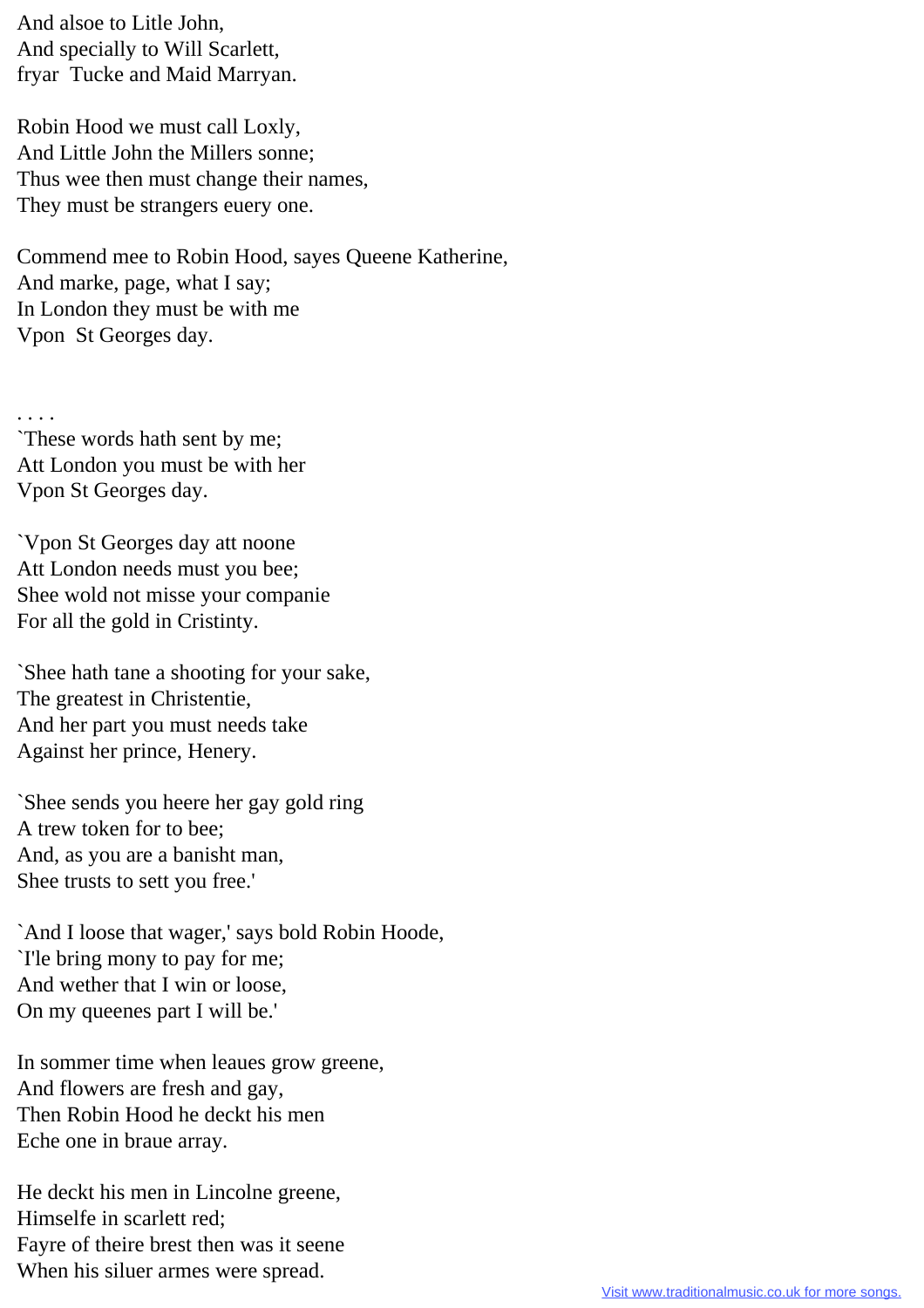With hattis white and fethers blacke, And bowes and arrowes keene, And thus he ietted towards louly London, To present Queene Katherine.

But when they cam to louly London, They kneeled vpon their knee; Sayes, God you saue, Queene Katherine, And all your dignitie!

. . . . . . of my guard,' Thus can King Henry say, `And those that wilbe of Queene Katerines side, They are welcome to me this day.'

`Then come hither to me, Sir Richard Lee, Thou art a knight full good; Well it is knowen from thy pedygree Thou came from Gawins blood.

`Come hither, Bishopp of Hereford,' quoth Queene Katherine---- A good preacher I watt was hee---- `And stand thou heere vpon a odd side, On my side for to bee.'

`I like not that,' sayes the bishopp then, `By faikine of my body, For if I might haue my owne will, On the kings I wold bee.'

`What will thou bet against vs,' says Loxly then, `And stake it on the ground?' `That will I doe, fine fellow,' he says, `And it drawes to fiue hundreth pound.'

`There is a bett,' says Loxly then; `Wee'le stake it merrily;' But Loxly knew full well in his mind And whose that gold shold bee.

Then the queenes archers they shot about Till it was three and three; Then the lady's gaue a merry shout, Sayes, Woodcocke, beware thine eye!

`Well, gam and gam,' then quoth our king, `The third three payes for all;'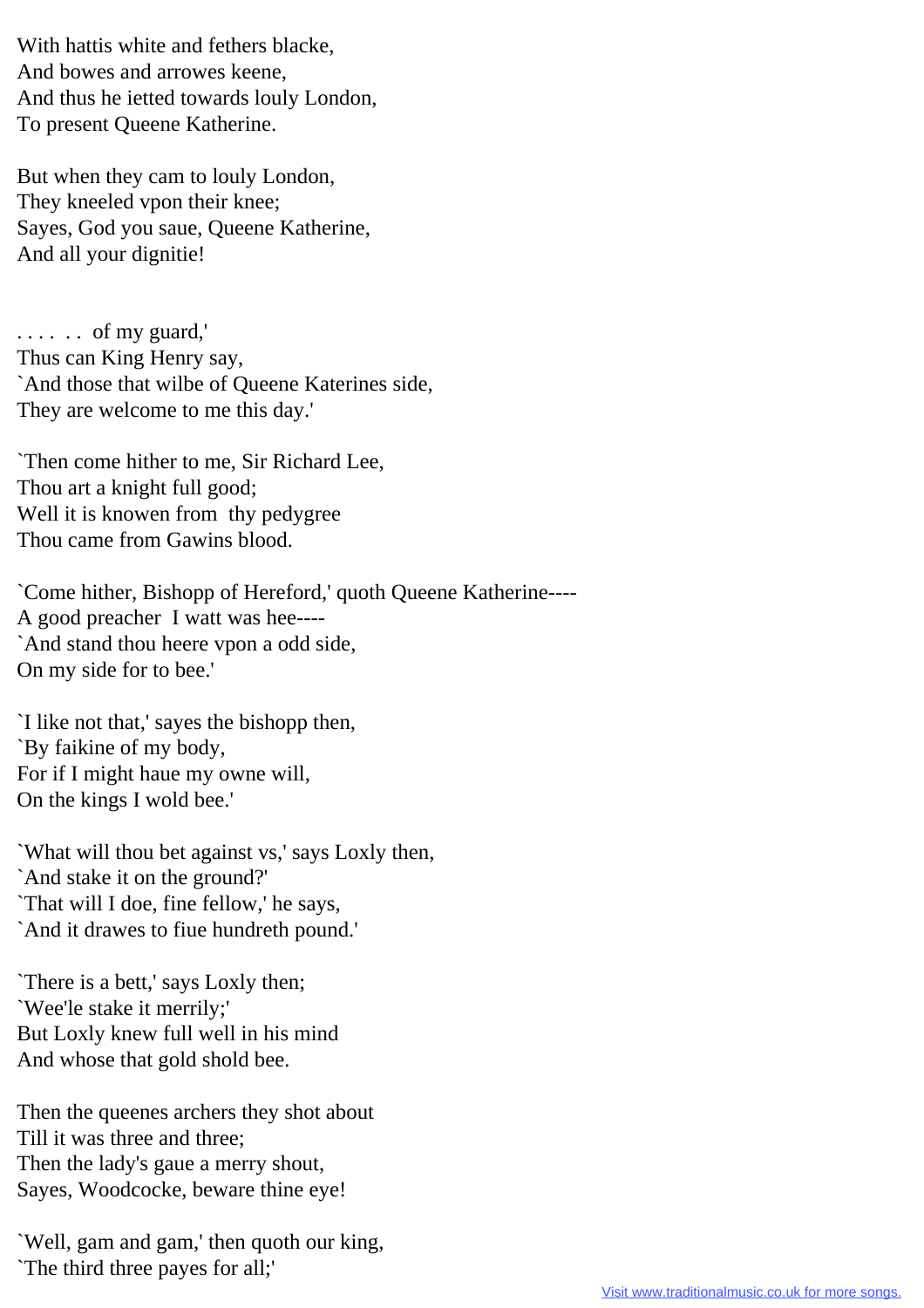Then Robine rounded with our queene, Says, The kings part shall be small.

Loxly puld forth a broad arrowe, He shott it vnder hand, . . s vnto . . . .

. . . .

`For once he vndidd mee; If I thought it had beene bold Robin Hoode, I wold not haue betted one peny.

`Is this Robin Hood?' says the bishopp againe; `Once I knew him to soone; He made me say a masse against my will, Att two a clocke in the afternoone.

`He bound me fast vnto a tree, Soe did he my merry men; He borrowed ten pound against my will, But he neuer paid me againe.'

`What and if I did?' says bold Robin Hood, `Of that masse I was full faine; In recompence, befor king and queene Take halfe of thy gold againe.'

`I thanke thee for nothing,' says the bishopp, `Thy large gift to well is knowne, That will borrow a mans mony against his will, And pay him againe with his owne.'

`What if he did soe?' says King Henery, `For that I loue him neuer the worsse; Take vp thy gold againe, bold Robin Hood, And put it in thy pursse.

`If thou woldest leaue thy bold outlawes, And come and dwell wiirth me, Then I wold say thou art welcome, bold Robin Hood, The flower of archery.'

`I will not leaue my bold outlawes For all the gold in Christentie; In merry Sherwood I'le take my end, Vnder my trusty tree.